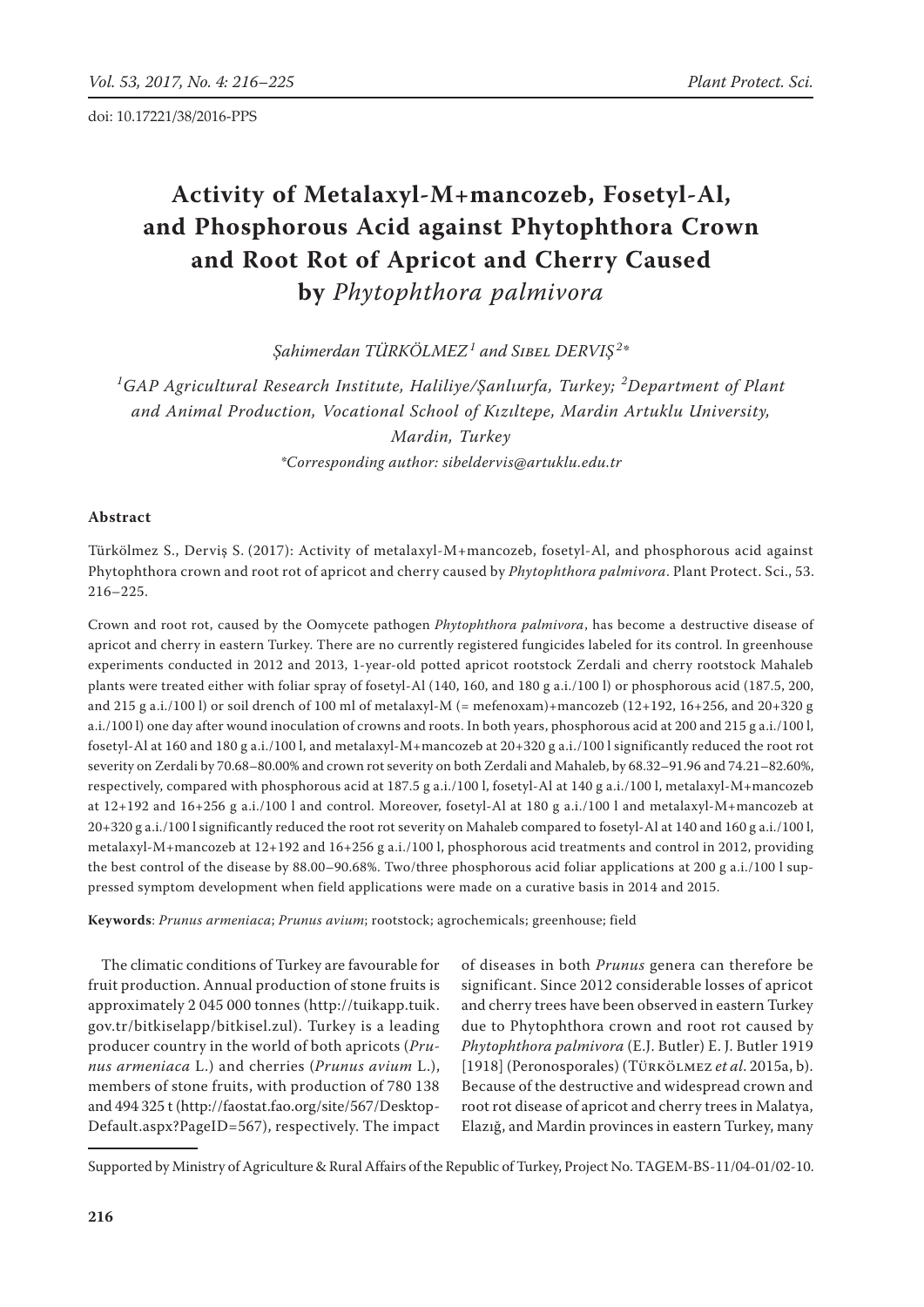farmers, dependent on these fruits for subsistence, lost their crops and the diseases became the biggest constraint to their production. The severe crown and root rot caused by *P. palmivora* and high incidence recorded in the infected orchards suggests that this pathogen poses a potential threat to all fruit orchards in this valuable fruit production region of Turkey. Currently, there are no commercially available apricot and cherry cultivars with genetic resistance to crown and root rot. Due to the low efficiency of the available cultural and genetic control measures, application of fungicides is required for economic management of the disease. Without proper management, crown and root rot can cause complete crop loss.

Fosetyl-Al (aluminium *tris*-*O*-ethyl phosphonate) and metalaxyl-M+mancozeb have been registered to control many diseases caused by *Phytophthora* spp. on agricultural and horticultural crops. Within the last 40 years, chemical control of oomycetes has undergone dramatic changes with the detection and introduction of singlesite fungicides such as phenylamides and fosetyl-Al (Gisi & Sierotzki 2008). Phenylamides (FRAC Group 4; Mode of Action Sub-Group A1; http://www.frac.info/ frac/index.htm) such as mefenoxam (metalaxyl-M) are systemic fungicides specifically used to control diseases caused by oomycetes including damping off and root and lower stem rots caused *Pythium* and *Phytophthora*. They inhibit ribosomal RNA synthesis, specifically polymerization of r-RNA (DAVIDSE 1995). Metalaxyl-M is one of the two enantiomers of metalaxyl. The marketing of pre-mixes of metalaxyl-M with non-related preventive fungicides ensures compliance with a resistance management strategy. For instance, the manufacturer of metalaxyl-M markets premixes with mancozeb (a dithiocarbamate, multi-site fungicide), and sells it under the trade name Ridomil Gold. Within the chemical class of phosphonates, fosetyl-Al, an aluminium salt of the diethyl ester of phosphorous acid, was registered by the EPA in 1983 (EPA 1991), and is sold under the trade name Aliette®. It is a systemic fungicide often used to treat plants infected by oomycetes causing root rots because it is transferred to the roots (Cohen & Coffey 1986). Inside the plant, fosetyl-Al ionizes into phosphonate, and therefore fosetyl-Al belongs to the group of phosphorous acid compounds (Cohen & COFFEY 1986; McGRATH 2004). Phosphorous acid, the conjugate acid of the phosphite anion, and an anionic metabolite or a breakdown product of the systemic fungicide fosetyl-Al, is also translocated from the shoots to the roots. It is composed of mono- and dibasic so-

dium, potassium, and ammonium salts and has both direct and indirect effects on oomycetes (McGRATH 2004). It directly inhibits a particular process (oxidative phosphorylation) in the metabolism of oomycetes (MCGRATH 2004). An indirect effect is the stimulation of the plant's natural defence response against the pathogen attack (Smillie *et al*. 1989). Resistant isolates in field populations have never been detected for either fosetyl-Al or phosphorous acid.

Currently, there is no registered product to control Phytophthora crown and root rot of apricot and cherry caused by *P. palmivora* in Turkey. Fosetyl-Al and phosphorous acid (https://bkubeta.tarim.gov.tr/ AktifMadde/Details/897) are registered for use against a root rot disease, Phytophthora root rot of citrus caused by *P. citrophthora*. However, their efficiency has not been tested against Phytophthora crown and root rot of apricot and cherry caused by *P. palmivora* yet.

This paper reports the results of two greenhouse experiments conducted in 2012 and 2013 which evaluated the efficacies of three concentrations of fosetyl-Al, metalaxyl-M+mancozeb, and phosphorous acid on Phytophthora crown and root rot on apricot and cherry rootstocks. These chemicals were chosen based on their potential for the control of oomycetes and availability in Turkey. Field experiments further assessed the efficacy of phosphorous acid against Phytophthora crown and root rot on apricot cvs Kabaaşı and Hacıhaliloğlu and sweet cherry cv. Ziraat 0900, commonly grown cultivars in eastern Turkey.

## **MATERIAL AND METHODS**

#### **Greenhouse experiments**

*Plants*. One-year-old seedlings of apricot (*Prunus armeniaca* L.) Zerdali and cherry (*Prunus mahaleb* L.) Mahaleb rootstocks grown in 5-l pots were obtained from the nurseries of Apricot Research Station (Yeşilyurt, Malatya, Turkey) and Horticulture Department at Dicle University (Sur, Diyarbakır, Turkey), respectively. Inoculations were carried out at the Diyarbakır Plant Protection Research Station (Yenişehir, Diyarbakır, Turkey). After inoculations, all plants were transferred to and incubated for 3 months in a greenhouse where air temperatures ranged from 25°C to 32°C during the day, above 20°C at night in July–September. Fungicide spray or drench applications were done one day after inoculations.

*Phytophthora palmivora isolates, inoculum production and inoculation*. *P. palmivora* isolates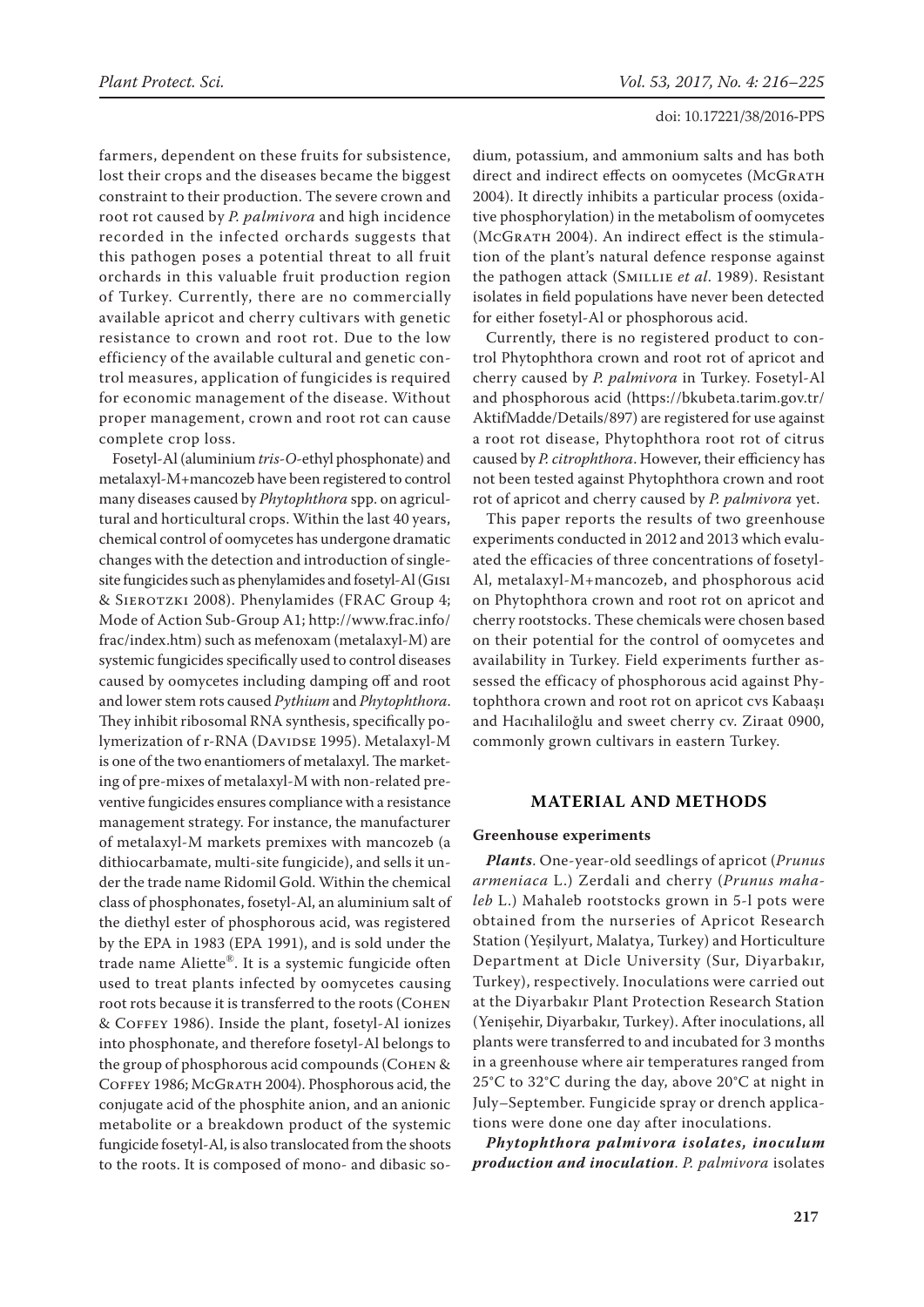obtained from the roots of *P. armeniaca* (Ph1 isolate, GenBank Accession No. KF723832) (Türkölmez *et al*. 2015a) and *P. avium* (Ph3 isolate, GenBank Accession No. KF831195) (Türkölmez *et al*. 2015b) were selected for root inoculations of Zerdali and Mahaleb plants, respectively. Both isolates previously produced the most severe symptoms on their own hosts (Türkölmez *et al*. 2015a, b). Primary roots and crowns (on the soil line) were underbark inoculated (Türkölmez *et al*. 2015a) using 5-mm-diameter grated apple corn meal agar (GACMA) (Türkölmez *et al*. 2015a) plugs colonised with *P. palmivora* (2 plugs for the crown, 8 for roots, 10 per plant). Small incisions were made with a sterile scalpel in an upward direction through the periderm to the phloem of crowns and roots. The incisions were then sealed with Parafilm to prevent inoculum desiccation. Incisions in the primary roots were not wrapped with Parafilm. The negative control plants were inoculated with sterile GACMA plugs. Root parts were then covered with soil and the soil was kept saturated by watering plants daily for the duration of the experiments.

*Fungicide application*. One day post-inoculation, plants were sprayed using a low-volume hand-held sprayer or soil drenched in greenhouse experiments. The chemical treatments included Ridomil Gold MZ 68 WP (active ingredients 4% metalaxyl-M, 64% mancozeb, water dispersible granule formulation, Syngenta) applied at 12+192, 16+256, and 20+320 g a.i./100 l, Aliette 800 WG (a.i. 80% fosetyl-Al, Bayer) applied at 140, 160, and 180 g a.i./100 l, Kingon fosforoz asid (the trade name was previously Masterfos, a.i. 50% phosphorous acid, soluble concentrate formulation; Akin Agro Gübre, Turkey) applied at 187.5, 200, and 215 g a.i./100 l of water. Fosetyl-Al and phosphorous acid were applied as foliar sprays (by foliar spraying each seedling with 100 ml of the suspension), and metalaxyl-M+mancozeb were applied by soil drenching (by pouring 100 ml of the fungicide suspension into the soil of each pot). Single applications of these treatments were applied to the respective pots on June 26, 2012 and June 27, 2013. Negative and positive control plants were only sprayed with foliar spray or soil drench treatments with water were used.

*Experimental design*. Fungicide efficacy trials were conducted in 2012 and 2013. The experimental design was a completely randomized block design with 9 treatments in which three concentrations of three products were applied per block and 5 replications (3 plants, each grown in separate pots, per

replication). Each treatment included 5 inoculated (positive) control plants; therefore each replication consisted of 9 positive control plants. Nine individuals received blank inoculations and treatments (negative control) for each host species. In total, 135 inoculated plants applied fungicides + 45 positive control plants (inoculated but not treated with fungicides) + 9 non-inoculated negative control plants = 189 plants for each host species (plants of Zerdali and Mahaleb used as rootstocks for *Prunus armeniaca* L. and *Prunus avium* L., respectively) and 378 plants for either year of the experiment were used.

*Disease assessments.* The roots were washed with tap water and symptoms were rated according to an empirical scale of 0–5 (Türkölmez *et al*. 2015a) on the basis of root rot severity three months after inoculation. Crown rot severity was rated according to the measured lesion length above and below the inoculation point three months after inoculation. The visible crown lesion lengths were measured and recorded for every single plant. The presence of the pathogen at or near the border of measured crown lesions and in the root lesions incited by *P. palmivora* was confirmed by plating crown sections onto carrot corn meal agar (GCCMA) (Türkölmez *et al*. 2015a) amended with  $P<sub>5</sub>ARP$  (5 mg of pimaricin, 250 mg of ampicillin, 10 mg of rifampicin, 100 mg of pentachloronitrobenzene, and 50 mg of hymexazol in 1 l of water) selective for *Phytophthora* and incubated in darkness at 27°C for 7–12 days. The morphological characteristics of sporangia (shape, papillation, and caducity) and chlamydospores (incidence and shape) were examined. Colonies consistent with the morphological characteristics of *P. palmivora* (Erwin & Ribeiro 1996) were scored positive. Disease (root rot) severity index (DSI%) was calculated using the Townsend-Heuberger formula:  $\text{DSI} = \Sigma(n_v)/\text{V}_{\text{max}} N \times$ 100, where: v – degree of root infection according to the scale of  $0-5$  infection classes;  $n-$  number of plants (roots) in each class;  $V_{max}$  – highest infection class; *N* – total number of plants screened. The efficacy of treatments on root rot was calculated based on the disease severity index (DSI) using Abbott's formula.

$$
\begin{aligned} \text{Efficacy (%)} &= \{ \text{(DSI}_{\text{positive control}} - \text{DSI}_{\text{treatment}}) / \\ \text{DSI}_{\text{positive control}} &\times 100 \end{aligned}
$$

The efficacy of treatments on crown rot was calculated based on the crown rot severity (the visible crown lesion length) using Abbott's formula.

Efficacy (%) = 
$$
\{(CRS_{positive \text{ control}} - CRS_{treatment})/CRS_{positive \text{ control}} \times 100
$$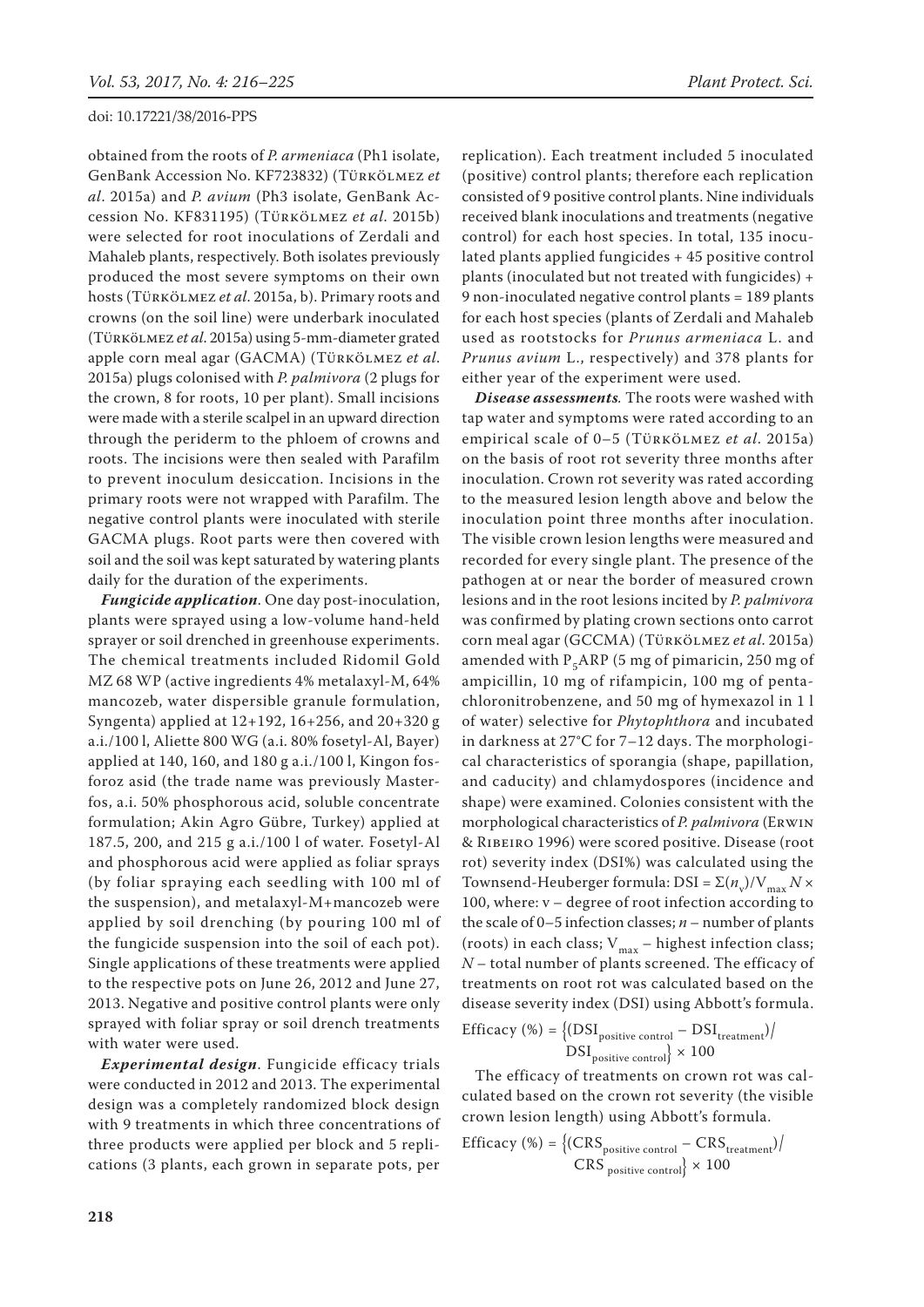#### **Field experiments**

The efficacy of phosphorous acid was further assessed in field experiments in commercial orchards at six locations in 2014 and 2015. Experimental sites in field experiments were chosen from orchards with high disease incidence where *P. palmivora* was isolated (Türkölmez *et al*. 2015a, b). Phosphorous acid (Kingon fosforoz asid) at 200 g a.i./100 l (at the concentration recommended by the manufacturer) was applied in six commercial orchards (three apricot and three sweet cherry orchards) at the following locations and on the following application dates in both years: (*i*) 15-year-old apricot orchard, cvs Hacıhaliloğlu and Kabaaşı grafted on Zerdali rootstock at Kale in Malatya Province; phosphorous acid was applied on May 7 and 28, and June 18; (*ii*) 11-year-old apricot orchard, cv. Kabaaşı grafted on Zerdali rootstock at Doğanşehir in Malatya Province; phosphorous acid was applied on May, 7 and 29; (*iii*) 8-year-old apricot orchard, cv. Kabaaşı grafted on Zerdali rootstock at Baskil in Elazığ Province; phosphorous acid was applied on May 10, June 8 and 29; (*iv*) 12-year-old sweet cherry orchard, cv. Ziraat 0900 grafted on Mahaleb rootstock at Mazıdağı in Mardin Province; phosphorous acid was applied on May 3 and 23; (*v*) 8-year-old sweet cherry orchard, cv. Ziraat 0900 grafted on Mahaleb rootstock at Yeşilli in Mardin Province; phosphorous acid was applied on May 3 and 23, and June 13; (*vi*) 8-year-old sweet cherry orchard, cv. Ziraat 0900 grafted on Mahaleb rootstock at Harput in Elazığ Province; phosphorous acid was applied on May 12, June 2, and July 2. All six orchards were drip irrigated. In all experiments phosphorous acid was applied to individual trees using a garden sprayer with a sprayer gun, a 15 m hose, and a 100-l capacity tank with 80 l/min membrane pump (Lusna, Turkey) powered by a tractor as foliar sprays. Spray volumes varied according to the size and canopy density of the tree, but all trees were sprayed to runoff  $(\sim 3-5$  l/tree). Untreated control plots were included for comparison in all field experiments. Treated and untreated plots included 250–900 and 20–100 trees, respectively, with regard to the number of symptomatic and asymptomatic trees in each orchard. The trials were inspected at the beginning (at  $1<sup>st</sup>$  application date) and at the end of the experiments (in August) to monitor the trees exhibiting foliar symptoms of root and crown rot. The number of symptomatic trees and healthy trees with vigorous foliage was recorded both for phosphorous acid treated and untreated control plots in all six orchards. Disease incidence (%) was calculated using the proportion of apricot/sweet cherry trees showing any one of the foliar symptoms of Phytophthora crown and root rot (poor growth with sparse off-colour foliage, wilt, yellowing, crown dieback or collapse) relative to the total number of apricot/sweet cherry trees in each orchard/plot. The efficacy of the phosphorous acid treatment was calculated based on the disease incidence (DI) (in %) using the following formula:

Efficacy (%) =  $\left\{ \left( DI_{\text{at 1st application date}} - DI_{\text{at final evaluation date}} \right) \right\}$  $DI_{\text{at 1st application date}} \times 100$ 

# **Statistical analysis**

The independent variables for greenhouse experiments were three fosetyl-Al (140, 160, and 180 g a.i./100 l), three metalaxyl-M+mancozeb (12+192, 16+256, and 20+320 g a.i./100 l) and three phosphorous acid (187.5, 200, and 215 g a.i./100 l) concentrations; the dependent variables were visible root rot and crown rot severity indices at the end of experiments. To evaluate differences between the treatments more clearly, we did not include any disease severity indices of negative controls in statistical analyses. All statistical analyses were conducted using SPSS v21. The data on root rot and crown rot severity on Zerdali apricot rootstock and Mahaleb cherry rootstock were analysed using a one-way ANOVA and the means were separated by Duncan's multiple range test  $(P < 0.05)$ .

The data on the disease incidence for initial and final foliar evaluation dates in the field experiments and efficacy of phosphorous acid applications on Phytophthora crown and root rot incidence were expressed as percentages. Incidence data was also analysed using a one-way ANOVA and the means of treatments and control plots and the means of six orchards were compared for significance using Duncan's multiple range test (*P <* 0.05).

## **RESULTS**

*Greenhouse experiments*. During the experiments conducted both in 2012 and 2013, symptoms of *Phytophthora* root rot were apparent 20 days after inoculation in positive control seedlings and the disease continued to develop as the incubation period progressed.

During the first experiments conducted in 2012, results from the assessments of disease severity revealed that fosetyl-Al (at 160 and 180 g a.i./100 l),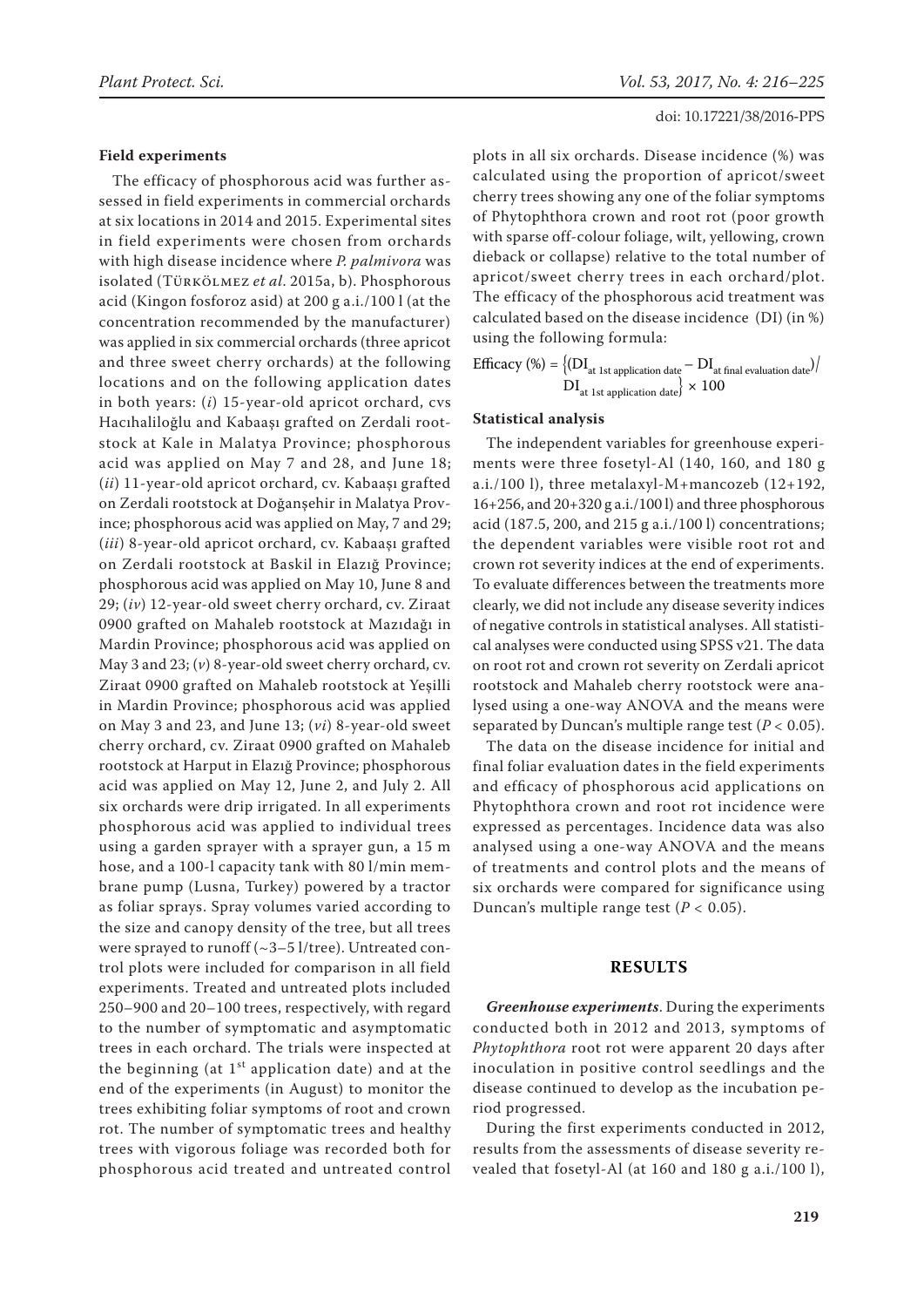metalaxyl-M+mancozeb (at 20+320 g a.i./100 l), and phosphorous acid (at 200 and 215 g a.i./100 l) significantly (*P <* 0.05) reduced the severity of damage to the roots on Zerdali rootstock with at least 70% control efficacy of root rot compared to the other treatments and the untreated control (Table 1). The assessment conducted on Mahaleb showed that fosetyl-Al at 180 g a.i./100 l and metalaxyl-M+mancozeb at 20+320 g a.i./100 l significantly (*P <* 0.05) reduced the disease severity decreasing the root rot by 90.68 and 88.00%, respectively, compared to the other treatments and the untreated control during the 2012 experiments. The disease severity in plants treated with fosetyl-Al at 160 g a.i./100 l was not significantly different (*P <* 0.05) from that in plants treated with phosphorous acid at 200 and 215 g a.i./100 l; and these treatments yielded more reduction in disease severity (70.68–90.68%) than the other treatments (Table 1).

Results from the second greenhouse experiment conducted in 2013 showed that the roots of Zerdali treated with fosetyl-Al (at 160 and 180 g a.i./100 l), metalaxyl-M+mancozeb (at 20+320 g a.i./100 l), and phosphorous acid (at 200 and 215 g a.i./100 l) had significantly  $(P < 0.05)$  less root rot by providing  $77.28 - 80.00\%$ root rot control than the other treatments like in the previous experiment. Fosetyl-Al at 140 g a.i./100 l provided more reduction (*P <* 0.05) in root rot severity than phosphorous acid at 187.5 g a.i./100 l and metalaxyl-M+mancozeb at 16+256 and 12+192 g a.i./100 l (Table 1). No differences were observed between the metalaxyl-M+mancozeb (at 20+320 g a.i./100 l), fosetyl-Al (at 160 and 180 g a.i./100 l), and phosphorous acid (at 200 and 215 g a.i./100 l) treatments on cv. Mahaleb and all these treatments significantly reduced the percentage of the infected root area, providing 74.60–82.60% control of the root rot compared to other treatments (Table 1). All these treatments significantly (*P <* 0.05) reduced the root rot severity on both Zerdali and Mahaleb compared to the positive control without treatments in both years.

Efficiency when averaged over two experimental years under greenhouse conditions, higher rates of fosetyl-Al applied as a foliar spray at 160 and 180 g a.i./100 l, metalaxyl-M+mancozeb applied at a rate of 20+320 g a.i./100 l as a soil drench, and phosphorous acid applied as a foliar spray at 200 and 215 g a.i./100 l provided 74.68–77.34 and 72.68–84.68% control of the root rot on cvs Zerdali and Mahaleb, respectively, whereas lower rates of fosetyl-Al at 140 g a.i./100 l, metalaxyl-M+mancozeb at 16+256 g a.i./100 l, and phosphorous acid at 187.5 g a.i./100 l resulted in 47.34–61.98%

**220**

and 48.68–60.00% root rot control efficacy on Zerdali and Mahaleb, respectively (Table 1).

The most effective compounds (*P <* 0.05) for the inhibition of canker lesion development at the crown were fosetyl-Al (at 160 and 180 g a.i./100 l), metalaxyl-M+mancozeb (at 20+320 g a.i./100 l), and phosphorous acid (at 200 and 215 g a.i./100 l), resulting in average measurements of less than or equal to 2.0 cm (0.5–2.0 cm) crown lesions on both cvs Zerdali and Mahaleb (Table 1). Efficiencies of these rates of fungicides when averaged over two experimental years were 75.98–88.45 and 75.26–83.43% on Zerdali and Mahaleb, respectively. Lesion development was effectively restricted to the inoculation point (0.5 cm) on most plants when the highest rates of fungicides were applied. The inhibition of lesion development on the plants treated with lower rates of fungicides was lower (2.7–3.7 cm) than that of the above-mentioned concentrations. No lesions developed when the negative control plants were inoculated with sterile GACMA plugs. However, the crown lesion length increased on inoculated but untreated positive control plants with 6.08 and 6.80 cm average of both years on cvs Zerdali and Mahaleb, respectively. Stem girdling was observed only in several control plants. In the majority of the positive control plants, lesion extension below the inoculation point reached near the stem base. All treatments also reduced (*P <* 0.05) the crown rot severity on both cvs Zerdali and Mahaleb compared to the positive control without treatments in both years. Crown and root infections were confirmed by the pathogen re-isolation from the roots and by the measured areas of crown lesions on inoculated plants. *P. palmivora* was re-isolated from 94.5% of positive control seedlings exhibiting disease symptoms, confirming this as the causal agent.

*Field experiments*. In the field experiments, the disease incidence was significantly lower (*P <* 0.05) in the phosphorous acid-treated plots than in the control plots without phosphorous acid in all apricot and cherry orchards (trials) (Table 2). Since significant differences were found in the results between treated and control plots for disease incidence in all orchards, incidence data from treated and control plots from different orchards were also analysed separately and the statistics of incidence data among orchards are also presented in Table 2. In all Trials, the Phytophthora crown and root rot incidence by mid-May 2014 was 80, 100, 100, 50, 100, and 100% in untreated plots and 89.23, 97.67, 90.00, 80.00, 92.00, and 76.67% in plots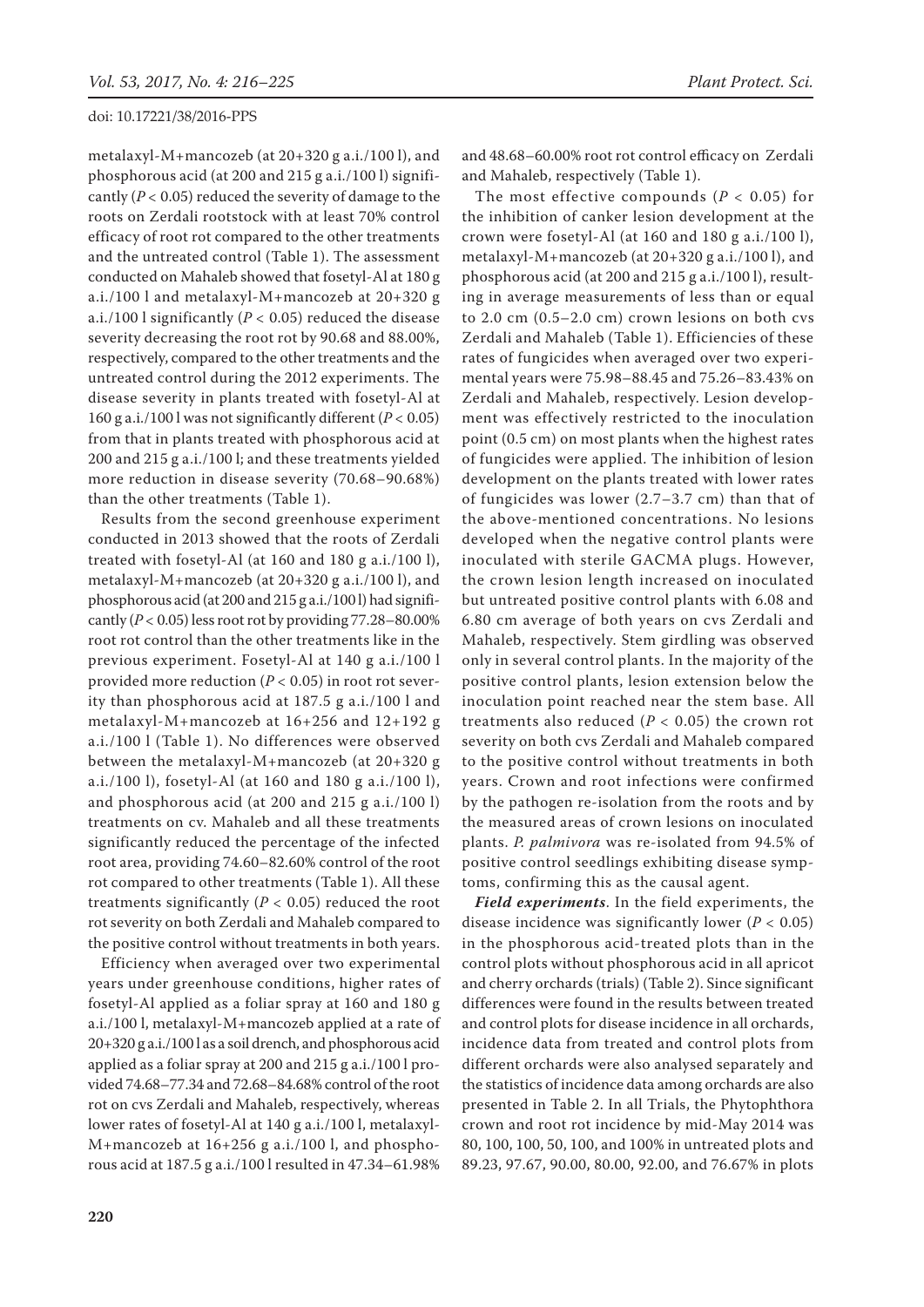Table 1. Efficacy (%) of different application rates of various fungicides (metalaxyl-M+mancozeb, fosetyl-Al, and phosphorous acid) application on the Phytophthora root and crown rot severity on Zerdali apricot rootstock and Mahaleb cherry rootstock, 3 months after wound-inoculation with *P. palmivora* isolates in a screenhouse experiment established in June 2012 and 2013

| Treatment                       | Application<br>rate<br>(g a.i. 100/l) | Root rot severity <sup>1,3</sup> (RRS) (0–5) and efficacy <sup>4,5</sup> Crown rot severity <sup>2,3</sup> (CRS) (cm) and efficacy <sup>4,5</sup><br>(E) (%) of different rates of the fungicides |             |                     |                    | (E) (%) of different rates of the fungicides |                          |                    |                                |                    |                    |
|---------------------------------|---------------------------------------|---------------------------------------------------------------------------------------------------------------------------------------------------------------------------------------------------|-------------|---------------------|--------------------|----------------------------------------------|--------------------------|--------------------|--------------------------------|--------------------|--------------------|
|                                 |                                       | 2012                                                                                                                                                                                              |             | 2013                |                    | mean                                         | 2012                     |                    | 2013                           |                    | mean               |
|                                 |                                       | <b>RRS</b>                                                                                                                                                                                        | $\mathbf E$ | <b>RRS</b>          | $\mathbf E$        | ${\bf E}$                                    | CRS                      | $\mathbf E$        | CRS                            | $\mathbf E$        | ${\bf E}$          |
| Apricot rootstock Zerdali       |                                       |                                                                                                                                                                                                   |             |                     |                    |                                              |                          |                    |                                |                    |                    |
| Fosetyl-Al                      | 140                                   | $1.87^{bc}$ <sup>1,3</sup>                                                                                                                                                                        | $62.64^{4}$ | $1.93^{b1,3}$       | 61.32 <sup>4</sup> | 61.985                                       | $2.71^{b.2,3}$           | 50.09 <sup>4</sup> | $3.52^{c}$ <sup>2,3</sup>      | 47.62 <sup>4</sup> | 48.86 <sup>5</sup> |
|                                 | 160                                   | 1.47 <sup>ab</sup>                                                                                                                                                                                | 70.68       | 1.07 <sup>a</sup>   | 78.68              | 74.68                                        | 1.72 <sup>ab</sup>       | 68.32              | 1.10 <sup>ab</sup>             | 83.63              | 75.98              |
|                                 | 180                                   | $1.27^{\rm a}$                                                                                                                                                                                    | 74.68       | $1.00^{\rm a}$      | 80.00              | 77.34                                        | $1.24^{\rm a}$           | 77.16              | 1.05 <sup>ab</sup>             | 84.38              | 80.77              |
| Metalaxyl-M+<br>mancozeb        | $12 + 192$                            | 3.33 <sup>d</sup>                                                                                                                                                                                 | 33.36       | 3.33 <sup>d</sup>   | 33.36              | 33.36                                        | $2.83^{b}$               | 47.88              | 3.73 <sup>c</sup>              | 44.49              | 46.19              |
|                                 | $16 + 256$                            | 2.86 <sup>d</sup>                                                                                                                                                                                 | 42.72       | 2.40 <sup>c</sup>   | 51.96              | 47.34                                        | $2.74^{b}$               | 49.54              | $1.44^{\rm b}$                 | 78.57              | 64.06              |
|                                 | $20 + 320$                            | 1.27 <sup>a</sup>                                                                                                                                                                                 | 74.64       | $1.13^{\rm a}$      | 77.28              | 75.96                                        | 0.93 <sup>a</sup>        | 82.87              | $0.54\ensuremath{^\mathrm{a}}$ | 91.96              | 87.42              |
| Phosphorous<br>acid             | 187.5                                 | 2.27 <sup>c</sup>                                                                                                                                                                                 | 54.68       | 2.47 <sup>c</sup>   | 50.64              | 52.66                                        | $2.78^{b}$               | 48.80              | 3.54 <sup>c</sup>              | 47.32              | 48.06              |
|                                 | 200                                   | 1.33 <sup>a</sup>                                                                                                                                                                                 | 73.32       | $1.13^{\rm a}$      | 77.36              | 75.34                                        | 1.06 <sup>a</sup>        | 80.48              | 0.93 <sup>ab</sup>             | 86.16              | 83.32              |
|                                 | 215                                   | 1.27 <sup>a</sup>                                                                                                                                                                                 | 74.68       | $1.07^{\rm a}$      | 78.68              | 76.68                                        | $0.81^a$                 | 85.08              | $0.55^{\rm a}$                 | 91.82              | 88.45              |
| Positive<br>control             |                                       | 5.00 <sup>e</sup>                                                                                                                                                                                 |             | 5.00 <sup>e</sup>   |                    |                                              | $5.43^{\rm c}$           |                    | 6.72 <sup>d</sup>              |                    |                    |
| Negative<br>control             |                                       | 0.00                                                                                                                                                                                              |             | 0.00                |                    |                                              | 0.50                     |                    | 0.50                           |                    |                    |
| <b>Cherry rootstock Mahaleb</b> |                                       |                                                                                                                                                                                                   |             |                     |                    |                                              |                          |                    |                                |                    |                    |
| Fosetyl-Al                      | 140                                   | $2.07^{\rm c\,1,3}$                                                                                                                                                                               | $58.64^4$   | $1.93^{b.1,3}$      | 61.36 <sup>4</sup> | $60.00^{5}$                                  | $3.54^{\mathrm{b}\,2,3}$ | 3.61 <sup>4</sup>  | $3.61^{b.2,3}$                 | 50.34 <sup>4</sup> | $47.17^{5}$        |
|                                 | 160                                   | 1.47 <sup>b</sup>                                                                                                                                                                                 | 70.68       | $1.07^{\rm a}$      | 78.68              | 74.68                                        | 1.63 <sup>a</sup>        | 1.52               | 1.52 <sup>a</sup>              | 79.09              | 76.65              |
|                                 | 180                                   | $0.47^{a}$                                                                                                                                                                                        | 90.68       | 1.07 <sup>a</sup>   | 78.68              | 84.68                                        | $1.44$ <sup>a</sup>      | 1.15               | 1.15 <sup>a</sup>              | 84.18              | 80.70              |
| Metalaxyl-M+<br>mancozeb        | $12 + 192$                            | 3.33 <sup>e</sup>                                                                                                                                                                                 | 33.36       | 3.40 <sup>c</sup>   | 32.00              | 32.68                                        | 3.68 <sup>b</sup>        | 3.72               | 3.72 <sup>b</sup>              | 48.83              | 45.30              |
|                                 | $16 + 256$                            | 2.80 <sup>d</sup>                                                                                                                                                                                 | 44.04       | 2.20 <sup>b</sup>   | 55.96              | 50.00                                        | 3.43 <sup>b</sup>        | 3.47               | $3.47^{b}$                     | 52.27              | 49.00              |
|                                 | $20 + 320$                            | 0.60 <sup>a</sup>                                                                                                                                                                                 | 88.00       | 1.20 <sup>a</sup>   | 76.00              | 82.00                                        | 1.30 <sup>a</sup>        | 1.13               | 1.13 <sup>a</sup>              | 84.46              | 81.94              |
| Phosphorous<br>acid             | 187.5                                 | 3.00 <sup>de</sup>                                                                                                                                                                                | 40.04       | $2.13^{b}$          | 57.32              | 48.68                                        | 3.02 <sup>b</sup>        | 3.42               | 3.42 <sup>b</sup>              | 52.96              | 52.59              |
|                                 | 200                                   | $1.47^{b}$                                                                                                                                                                                        | 70.68       | 1.27 <sup>a</sup>   | 74.68              | 72.68                                        | 1.98 <sup>a</sup>        | 1.32               | 1.32 <sup>a</sup>              | 81.84              | 75.26              |
|                                 | 215                                   | $1.13^{b}$                                                                                                                                                                                        | 77.32       | $0.87$ <sup>a</sup> | 82.64              | 79.98                                        | 1.33 <sup>a</sup>        | 0.88               | 0.88 <sup>a</sup>              | 87.90              | 83.43              |
| Positive<br>control             |                                       | 5.00 <sup>f</sup>                                                                                                                                                                                 | $\equiv$    | 5.00 <sup>d</sup>   |                    | $\overline{\phantom{0}}$                     | 6.32 <sup>c</sup>        | 7.27               | 7.27c                          |                    |                    |
| Negative<br>control             |                                       | 0.00                                                                                                                                                                                              |             | 0.00                |                    |                                              | 0.50                     | 0.50               | 0.50                           |                    |                    |

<sup>1</sup>treatment means are a scaled index of root rot severity where  $0 =$  zero necrotic root (no disease);  $1 =$  damage (lesions or rots) on a few roots (up to 20% of roots),  $2 = 21 - 40\%$  of root area affected (loss of some lateral roots),  $3 = 41 - 60\%$  of root area affected (loss of most lateral roots), 4 = 61–80% of root area affected (loss of most lateral roots and some cortex loss on taproots),  $5 =$  damage on  $81-100\%$  of roots (loss or death of all lateral roots and loss of cortex tissue on taproots); <sup>2</sup>crown rot severity was estimated by measuring the crown lesion length (cm); <sup>3</sup>means within a column not followed by the same letter are significantly different (P < 0.05) by Duncan's multiple range test; <sup>4</sup>efficacy of treatments on root rot was calculated based on the disease severity index (DSI) using Abbott's formula; <sup>5</sup>treatment efficacies, when averaged over two experimental years

that had been treated with phosphorous acid (200 g a.i./100 l) at that time (Table 2). The disease incidence was lowest (*P <* 0.05) in orchards that received three 20/21-day interval applications of phosphorous acid

in Trials 1, 3, 5, and 6 at final evaluation dates in August. Three applications of phosphorous acid almost completely suppressed the disease (0.0% incidence in three orchards and 0.56% incidence in one orchard)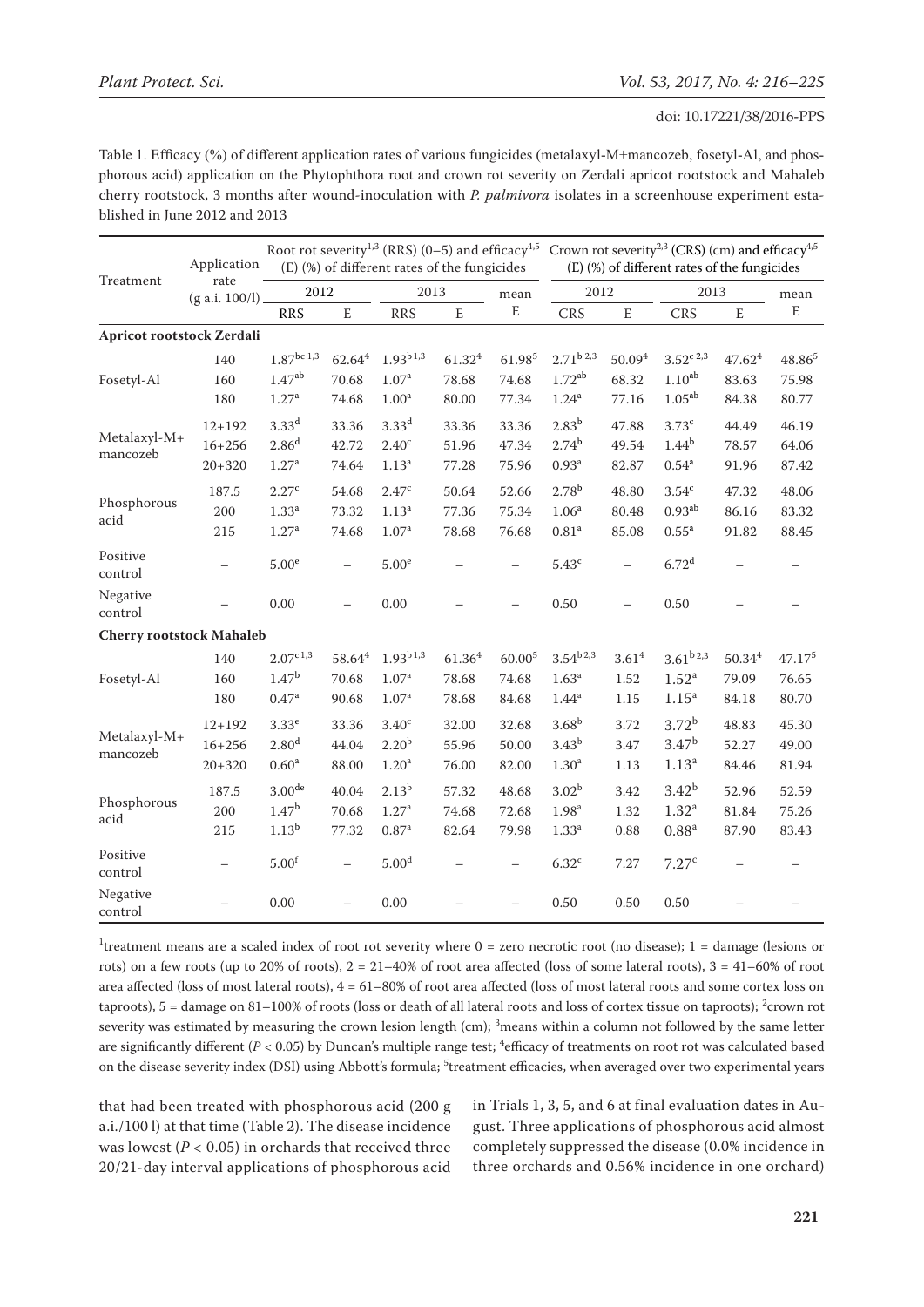Table 2. The percentage of apricot and cherry trees exhibiting Phytophthora root and crown rot foliar symptoms in six orchards, and mean incidence and efficacy after two/three foliar sprays (20/21-day interval) with phosphorous acid with indication of locations, application dates, tree age etc.

|                                                            | Trial 1                      | Trial 2            | Trial 3            | Trial 4                  | Trial 5            | Trial 6              |  |
|------------------------------------------------------------|------------------------------|--------------------|--------------------|--------------------------|--------------------|----------------------|--|
| Location/Province                                          | Kale/                        | Doğanşehir/        | Baskil/            | Mazıdağı/                | Yesilli/           | Harput/              |  |
|                                                            | Malatya                      | Malatya            | Elazığ             | Mardin                   | Mardin             | Elazığ               |  |
| Host species                                               |                              | Prunus armeniaca   |                    | Prunus avium             |                    |                      |  |
| Cultivar                                                   | Hacıhaliloğlu<br>and Kabaası | Kabaasi            | Kabaasi            |                          | Ziraat 0900        |                      |  |
| Rootstock                                                  |                              | Zerdali            |                    | Mahaleb                  |                    |                      |  |
| Tree age (year)                                            | 15                           | 11                 | 8                  | 12                       | 8                  | 8                    |  |
| No of plants <sup>1</sup> /treatment                       | 650                          | 430                | 300                | 250                      | 250                | 900                  |  |
| No of plants/control                                       | 50                           | 20                 | 30                 | 50                       | 30                 | 100                  |  |
| 1 <sup>st</sup> application date                           | 07 May                       | 07 May             | 10 May             | 03 May                   | 03 May             | 12 May               |  |
| 2 <sup>nd</sup> application date                           | 28 May                       | 29 May             | 8 June             | 23 May                   | 23 May             | 2 June               |  |
| 3 <sup>rd</sup> application date                           | 18 June                      |                    | 29 June            | $\overline{\phantom{a}}$ | 13 June            | 2 July               |  |
| Disease incidence at $1st$ application (%)                 |                              |                    |                    |                          |                    |                      |  |
| $date^{1,3}/treatment$                                     | 89.23 <sup>b</sup>           | 97.67 <sup>a</sup> | 90.00 <sup>b</sup> | 80.00 <sup>c</sup>       | 92.00 <sup>b</sup> | 76.67 <sup>c</sup>   |  |
| $date^{1,3}/control$                                       | 80 <sup>b</sup>              | 100 <sup>a</sup>   | 100 <sup>a</sup>   | 50 <sup>c</sup>          | 100 <sup>a</sup>   | $100^{\rm a}$        |  |
| <b>Evaluation</b> date                                     | 08 Aug                       | 08 Aug             | 14 Aug             | 03 Aug                   | 03 Aug             | 13 Aug               |  |
| Final disease incidence <sup>1,3,4</sup> /treatment $(\%)$ | 0.00 <sup>aA</sup>           | 4.65 <sup>bA</sup> | 0.00 <sup>aA</sup> | 10.0 <sup>cA</sup>       | 0.00 <sup>aA</sup> | $0.56$ <sup>aA</sup> |  |
| Final disease incidence <sup>1,3,4</sup> /control $(\%)$   | $100^{aB}$                   | $100^{aB}$         | $100^{aB}$         | $100^{aB}$               | $100^{aB}$         | $100^{aB}$           |  |
| Average efficacy <sup>2,3</sup> $(\%)$                     | 100 <sup>a</sup>             | $95.24^{ab}$       | $100^a$            | 87.50 <sup>b</sup>       | $100^a$            | 99.28 <sup>a</sup>   |  |

 $^1$ mean disease incidence (%) was calculated as the number of trees showing foliar symptoms of Phytophthora root and crown rot relative to the number of trees per treatment;  $^2$ efficacy of the treatment was calculated based on the disease incidence (%) (DI) using the following formula: Efficacy (%) = {(DI<sub>at 1</sub>st application date – DI<sub>at final evaluation date</sub>)/DI <sub>at 1</sub>st application date  $\geq$  200; 3 means within a row not followed by the same lower case letter are significantly different (*P* < 0.05) by Duncan's multiple range test; <sup>4</sup> means within a column not followed by the same capital letter are significantly different (*P* < 0.05) by Duncan's multiple range test

when applied at a 20/21-day interval from early May to early August (Table 2). Two applications of phosphorous acid when applied at a 20/21-day interval from early May to late May also resulted in lower disease incidence by 4.65 and 10.00% in Trials 2 and 4, respectively, compared to untreated controls (Table 2). However, a significant decrease in disease incidence (*P <* 0.05) was monitored in the plots that received three applications of phosphorous acid as compared to the plots that received two applications of phosphorous acid (Table 2). By mid-August 2014, foliar symptoms of crown and root rot incidence were 100% in all untreated control plots and tree mortality was highly prevalent in these control plots. For instance, the disease incidence in untreated plot 4 in Mazıdağı/ Mardin increased from 50% to 100% between May 3 and August 3, 2014 (Table 2). Phosphorous acid treatment (applied at 200 g a.i./100 l) used alone (when applied two or three times) provided similar control

(*P <* 0.05) of the disease (95.24–100%) on apricot and cherry in all experimental sites, whereas two applications of phosphorous acid to cherry in Mazıdağı/ Mardin (Trial 4) resulted in lower (*P <* 0.05) efficacy (87.5%) compared with those in other sites (Table 2). In August 2015, all apricot and cherry trees in untreated plots were totally killed by this oomycete. With only a few exceptions, no diseased tree was found in any phosphorous acid treated plots in all sites in August 2015; and thus phosphorous acid provided nearly 100% control in 2 years. Since these results of 2015 applications were so steady or homogeneous, the results of 2015 trials were not presented in Table 2.

# **DISCUSSION**

*Phytophthora palmivora* causes a devastating disease on many plant species in Turkey (Dervis *et al*.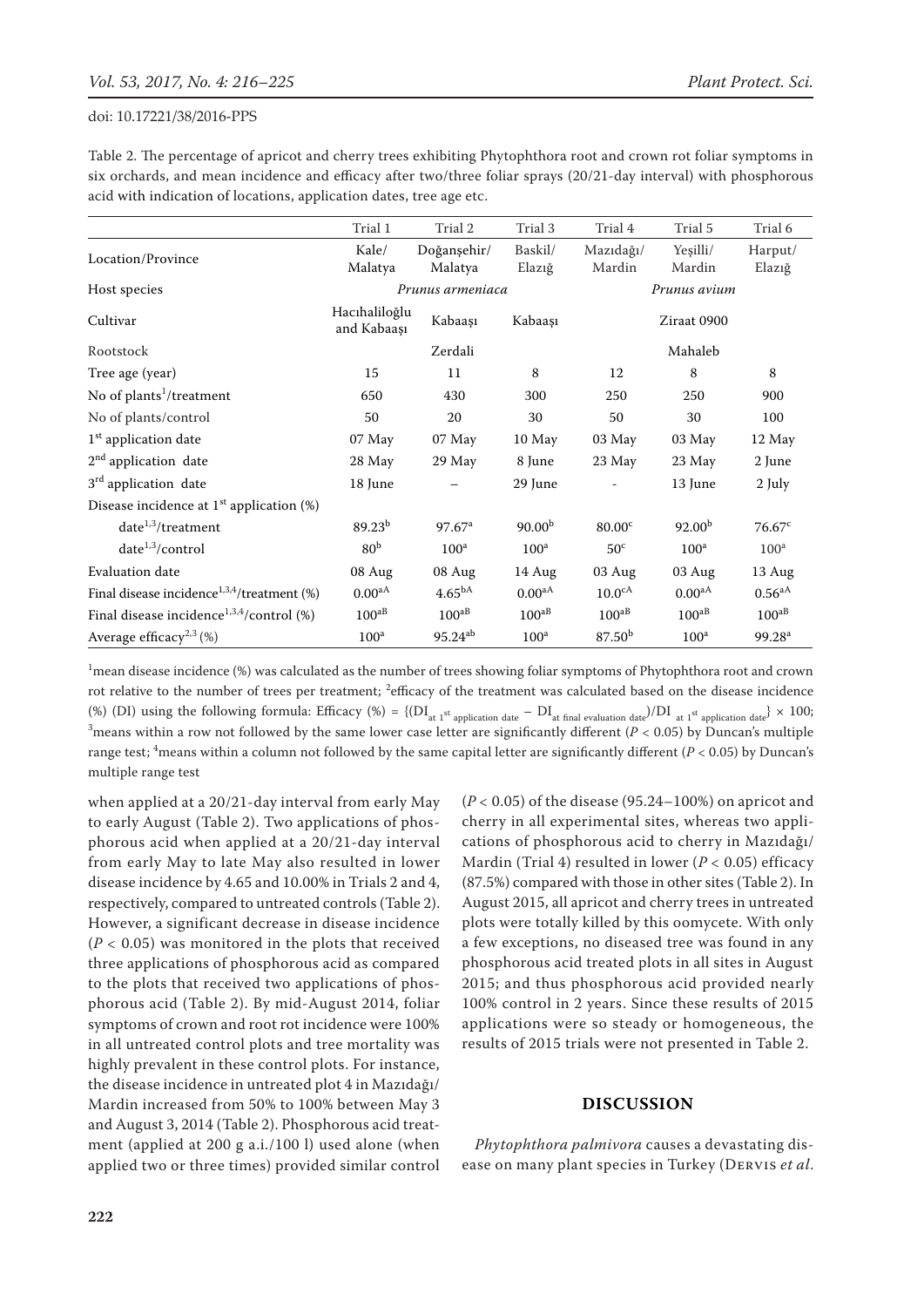2011; Türkölmez *et al*. 2015a, b, c, 2016a, b; ÇiftÇi *et al*. 2016). The pathogen already caused severe epidemics of apricot and cherry tree decline and death in the Eastern Anatolia Region (Türkölmez *et al* 2015a, b). *P. palmivora* also poses one of the greatest risks on other potential hosts and should not be ignored in other regions of Turkey. Since the pathogen was newly reported on apricot and cherry worldwide, effective chemicals against the disease are not known yet. Since there are few reports in the scientific literature devoted to the Phytophthora root and crown rot control in *Prunus* spp., effective fungicides against *Phytophthora* spp. causing crown and root rot diseases on different plant species (Fenn & Coffey 1984; Matheron & Mircetich 1985; BIELENIN & JONES 1988; UTKHEDE & SMITH 1991, 1995; Ferrin & Rohde 1992; Wong & Wong 1996; THOMIDIS & ELENA 2001) were chosen based on their potential to control oomycetes. The effectiveness of metalaxyl-based or mix fungicides in suppressing oomycete pathogens has been demonstrated in many studies (ERWIN & RIBEIRO 1996; COOKE & LITTLE 2002; Johnson *et al*. 2004; Mayton *et al*. 2008). However, due to the high cost of metalaxyl-based or mix fungicides and resistance of oomycete pathogens to metalaxyl, their use became uneconomic in many situations and phosphorous acid has been registered in the last decade and is currently the most common foliar fungicide for the management of oomycete diseases (Gómez-Merino & Trejo-Téllez 2015). Phosphorous acid was effective when applied as a root drench against *P. cinnamomi*, *P. nicotianae*, *P. palmivora*, and *P. capsici* in lupin, tobacco, papaya, and pepper, respectively (Smillie *et al*. 1989; Forster *et al*. 1998). Trunk injections of phosphite controlled the severe root rot (*P. cinnamomi*) of avocado trees, trunk rot (*P. cactorum*) of peach trees (De Boer *et al*. 1990). Foliar sprays of phosphite controlled root rot (*P. nicotianae* var. *parasitica*) and trunk canker (*P. citrophthora*) of mandarin trees, and root and heart rot (*P. cinnamomi*) of pineapples, and reduced the severity of root rot (*P. clandestina*) of subterranean clover and root rot (*P. nicotianae* var. *nicotianae*) of tomatoes (De Boer *et al*. 1990). It is also effective against Phytophthora root and crown rot on tomato and green pepper in a hydroponic culture (FORSTER *et al*. 1998). Phosphorous acid-based products have also been successfully used in forest settings to control Phytophthora root rot caused by *P. cactorum*  in field-grown *Pinus radiata* nurseries (Reglinski *et al*. 2009), sudden oak death epidemics caused by

*Phytophthora ramorum* (Kanaskie *et al*. 2011), and *P. cinnamomi* root rot in mature *Banksia* spp. and *Eucalyptus marginata* trees (Shearer & Fairman 2007) and in glasshouse-grown radiata pine (Ali *et al*. 2000).

In the present work the effects of two downwardly mobile systemic chemicals, fosetyl-Al (foliar spray) and phosphorous acid (foliar spray) and a combination of metalaxyl-M+mancozeb products (soil drench), on the severity of crown and root rots of apricot Zerdali and cherry Mahaleb were investigated. They were compared and evaluated by rating the root rot and measuring the crown lesion length at the conclusion of the experiment. Phosphorous acid, found to be equally effective as fosetyl-Al and metalaxyl-M+mancozeb in controlling the disease in greenhouse experiments, was selected to determine its efficacy in preventing the decline and mortality of apricot and cherry trees in the field. In seedling assays, all fungicides and doses were effective in reducing disease infections when applied 24 h after inoculation. However, the disease protection increased with increasing concentrations of metalaxyl-M+mancozeb, fosetyl-Al, and phosphorous acid in both apricot and cherry rootstocks. A field study was carried out in Malatya, Elazığ, and Mardin provinces. In these provinces, approximately nine thousand tons of cherry fruits are produced from 355 thousand sweet cherry and 135 thousand sour cherry trees (http://tuikapp.tuik.gov. tr/bitkiselapp/bitkisel.zul). With 407 thousand tons of apricot production, Malatya and Elazığ provinces are the centre of the apricot industry in the world (http://tuikapp.tuik.gov.tr/bitkiselapp/bitkisel.zul). These two provinces supply 90% of dried and 62% of fresh apricot production of Turkey. Results obtained in the field showed that a dose of 200 g a.i./100 l of phosphorous acid applied twice or three times a year was efficient in controlling the disease even in orchards seriously affected by the pathogen. In all sites of field experiments, the disease incidence on trees increased in plots with trees treated with no phosphorus acid. Scattered or clustered mortality occurred in these plots. Most of the plants treated with phosphorous acid, however, gained the totally healthy appearance three months after the commencement of treatments; and significant reductions in the cumulative incidence of the disease symptoms without any tree mortality were seen in plots treated with phosphorous acid. Field experiments by site, host species or cultivar, and tree age showed no correlation between the susceptibility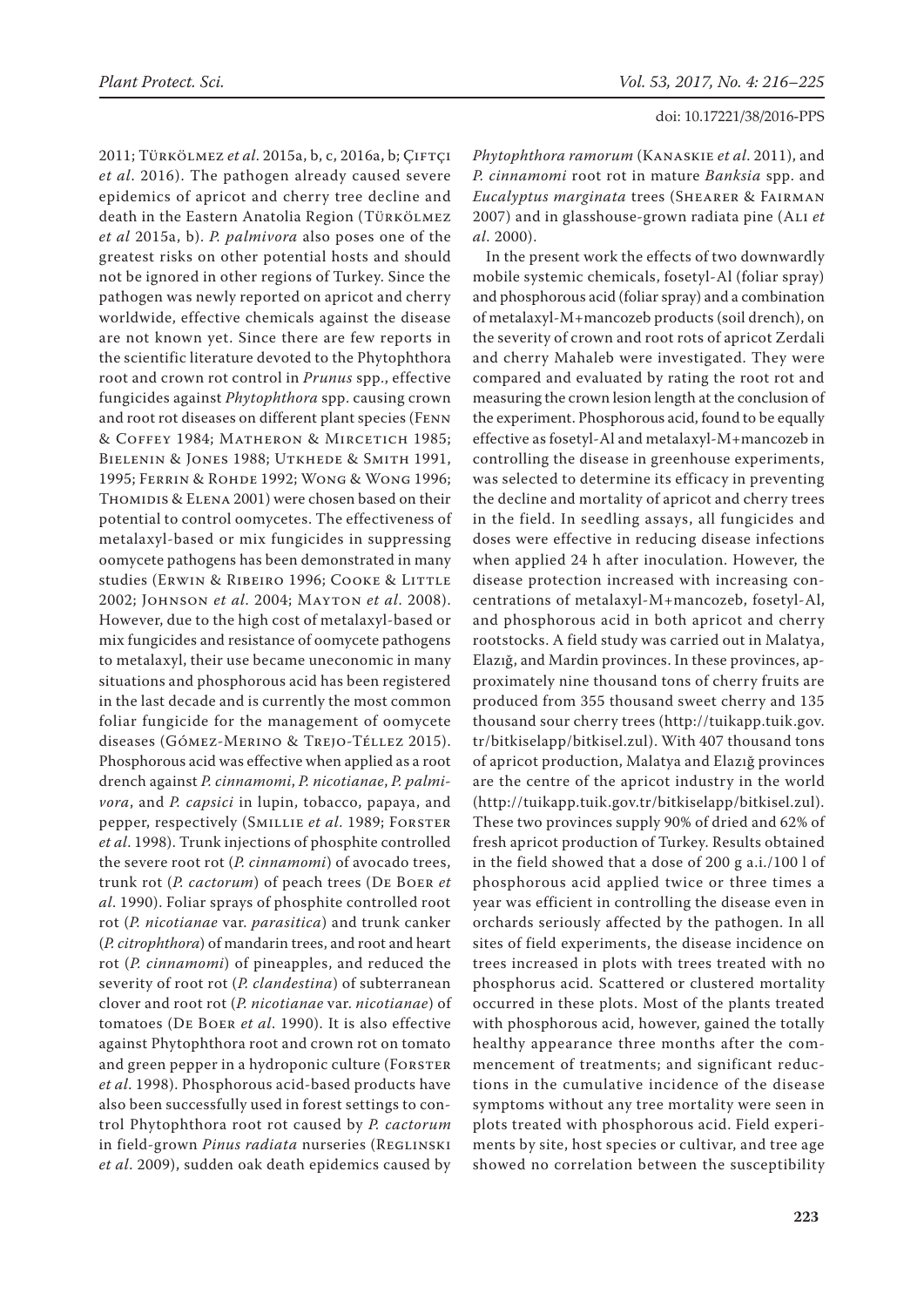level and efficacy of phosphorous acid. Overall, the Phytophthora root and crown rot control by phosphorous acid appeared relatively stable in field experiments across locations. Because phosphorous acid provided nearly 100% control in the duration of the study, it is probable that phosphorous acid would provide protection for longer periods. Thus, phosphorous acid applications would not only protect plants that were not infected yet but also completely suppress symptom development when field applications were made on a curative basis and contribute to the formation of asymptomatic plants. Interestingly, lower efficacy (87.5%) was found only in Mazıdağı/Mardin (Trial 4). In this orchard, cherry trees were grown on poorly drained soils with clay loam. Heavy, wet soils that remain saturated for extended periods which are required conditions for the disease development might have led to stimulate the development of *P. palmivora* and resulted in a severe disease. Diverse factors affecting the relationship between the disease and the epidemiological factors such as high soil inoculum potential, irrigation and fertilization regimes, tillage, geographical provenance, and climatic data might also have contributed to the lower efficacy in this orchard. Indeed, it would be inadvisable to rely solely on phosphorous acid for the control of this pathogen and integrated strategies combining the chemical control with biological and cultural control options should be implemented.

These investigations demonstrate the potential benefits of phosphorous acid as a management tool for the control of Phytophthora crown and root rot of apricot and cherry. Similar results of post-infection applications have been observed in other numerous pathosystems. Influences of apricot and cherry cultivars/rootstocks, geographical location, application rate, and timing of applications of phosphorous acid on the control of Phytophthora root and crown rot warrant further investigations.

### **References**

- Ali Z., Smith I., Guest D.I. (2000): Combinations of potassium phosphonate and Bion (acibenzolar-S-methyl) reduce root infection and dieback of *Pinus radiata*, *Banksia integrifolia* and *Isopogon cuneatus* caused by *Phytophthora cinnamomi*. Australasian Plant Pathology, 29: 59–63.
- Bielenin A., Jones A.L. (1988): Efficacy of sprays of fosetyl-Al and drenches of metalaxyl for the control of Phytophthora root and crown rot of cherry. Plant Disease, 72: 477–480.
- Çiftçi O., Serçe Ç.U., Türkölmez Ş., Derviş S. (2016): First Report of *Phytophthora palmivora* causing crown and root rot of kiwifruit (*Actinidia deliciosa*) in Turkey. Plant Disease 100: 210
- Cohen Y., Coffey M.D. (1986): Systemic fungicides and the control of oomycetes. Annual Review of Phytopathology,  $24.311 - 338$
- Cooke L.R., Little G. (2001): The effect of foliar application of phosphonate formulations on the susceptibility of potato tubers to late blight. Pest Management Science, 58: 17–25.
- Davidse L.C. (1995): Phenylamide fungicides: biochemical action and resistance. In: Lyr H. (ed.): Modern Selective Fungicides. 2nd Ed. Jena, Gustav Fischer: 347–354.
- De Boer R.F., Greenhalgh F.C., Pegg K.G., Mayers P.E., Lim T.M., Flett S. (1990): Phosphorous acid treatments control *Phytophthora* diseases in Australia. EPPO Bulletin, 2: 193–197.
- Dervis S., Arslan M., Serce C.U., Soylu S., Uremis I. (2011): First report of a root rot caused by *Phytophthora palmivora* on *Lavandula angustifolia* in Turkey. Plant Disease, 95: 1035–1035.
- EPA (1991): R.E.D.Facts: Fosetyl-Al (Aliette). Available at http://envirocancer.cornell.edu/turf/pdf/fosetylal\_fs.pdf (accessed Oct 5, 2015).
- Erwin D.C., Ribeiro O.K. (1996): Phytophthora Diseases Worldwide. St. Paul, APS Press.
- Fenn M.E., Coffey M.D. (1984): Antifungal activity of fosetyl-Al and phosphorous acid. Phytopathology, 74: 606–611.
- Ferrin D.M., Rohde R.G. (1992): Population dynamics of *Phytophthora parasitica*, the cause of root and crown rot of *Catharanthus roseus*, in relation to fungicide use. Plant Disease, 76: 60–63.
- Forster H., Adaskaveg J.E., Kim D.H., Stanghellini M.E. (1998): Effect of phosphite on tomato and pepper plants and on susceptibility of pepper to Phytophthora root and crown rot in hydroponic culture. Plant Disease, 82: 1165–1170.
- Gisi U., Sierotzki H. (2008): Fungicide modes of action and resistance in downy mildews. European Journal of Plant Pathology, 122: 157–167.
- Gómez-Merino F.C., Trejo-Téllez L.I. (2015): Biostimulant activity of phosphite in horticulture. Scientia Horticulturae, 196: 82–90.
- Johnson D.A., Inglis D.A., Miller J.S. (2004): Control of potato tuber rots caused by oomycetes with foliar applications of phosphorous acid. Plant Disease, 88: 1153–1158.
- Kanaskie A., Hansen E.M., Sutton W., Reeser P., Choquette C. (2011): Application of phosphonate to prevent sudden oak death in south-western Oregon tanoak (*Notho-*